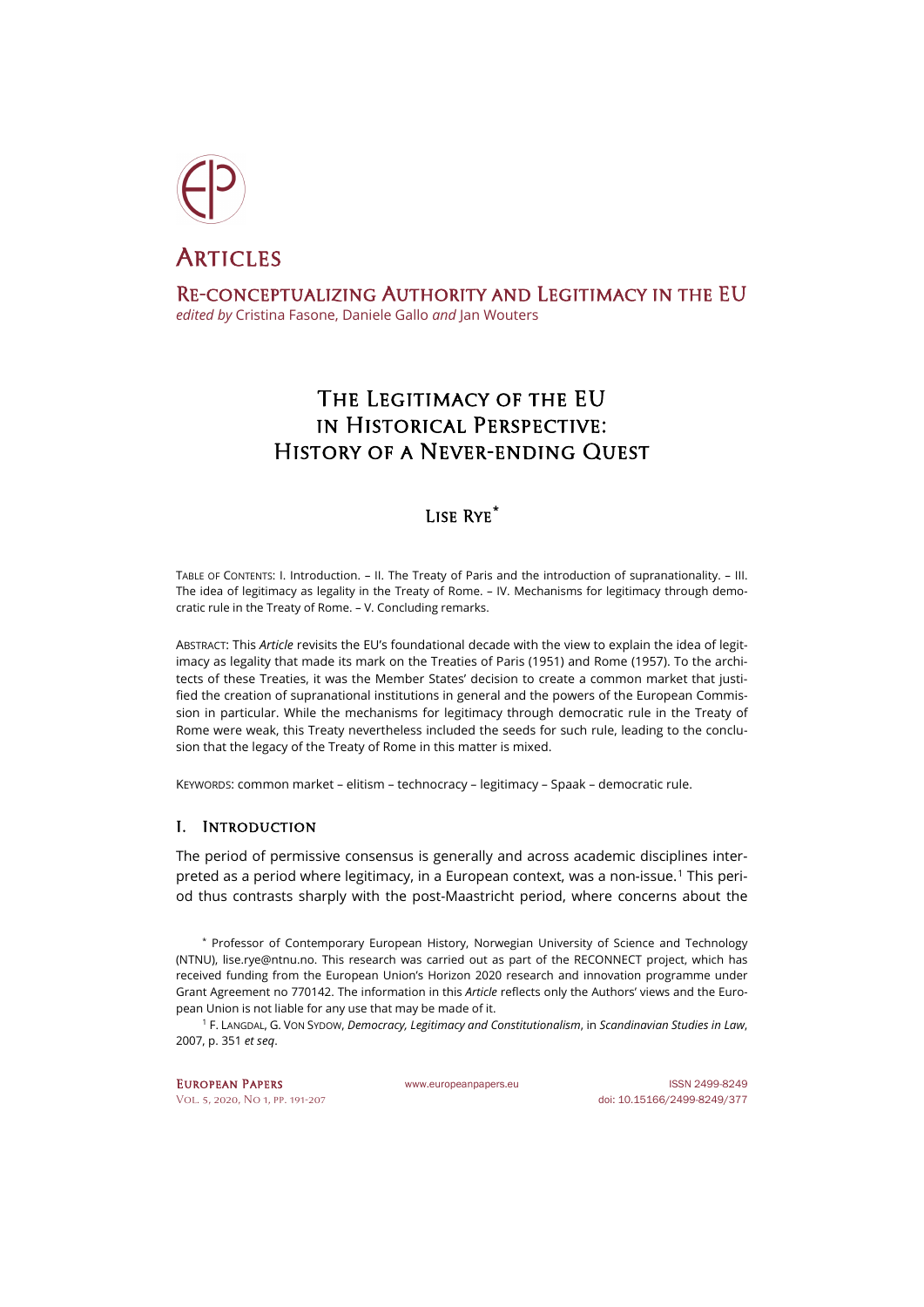legitimacy of European integration became widespread.<sup>[2](#page-1-0)</sup> Existing research explains the absence of politicization of European level politics in the period between the French National Assembly's 1954 rejection of the Treaty establishing the European Defense Community (EDC) and the 1991 Treaty on European Union with this period's focus on market integration. "The implications for most people (except perhaps for farmers) were limited or not transparent", Hooghe and Marks point out, in a highly cited article from 2009. Consequently, "Public opinion was quiescent".[3](#page-1-1) This *Article* shifts the focus from the general public to the political and administrative *élites* that prepared and negotiated the 1951 Treaty of Paris and the 1957 Treaty on the European Economic Community (henceforth the Treaty of Rome). The *Article*'s point of departure is that ideas of legitimacy did inform the work leading up to the founding Treaties and that an idea of legitimacy as legality dominated this work. Drawing on the existing canon of historical literature and primary sources from the Historical Archives of the European Union, the purpose of the *Article* is to explain how the idea of legitimacy as legality developed and manifested itself in the institutional architectures and in the 1957 decision to authorize the Commission to negotiate trade deals with third countries.<sup>[4](#page-1-2)</sup>

The following section discusses the introduction of supranationality in the Treaty of Paris, which from a perspective of popular participation set the European integration project off on the wrong foot. Turning to the Treaty of Rome, the third and fourth sections examine the work in the Intergovernmental Committee and the Intergovernmental Conference respectively. Historians have generally not been too preoccupied with the emergence of European-level institutions, leading to a situation where historical research has relied heavily on *memoirs*. [5](#page-1-3) Anne Borger-de Smedt's 2012 article into the basis for European law in the Treaties of the 1950s is a welcome exception to this trend. Borger-de Smedt investigates why the Treaties of Paris and Rome offered "sufficient legal basis for the European Court of Justice (ECJ) to build its constitutional interpretation", when they were "apparently designed to ensure the centrality of the Member-States."[6](#page-1-4) This *Article* concentrates on the role of the European Commission. Section three asks how the Treaty of Rome came to include this common institution with pow-

<span id="page-1-0"></span><sup>2</sup> A. FØLLESDAL, *Legitimacy Theories of the European Union*, in *ARENA Working Papers*, 2004, available at [www.sv.uio.no.](https://www.sv.uio.no/arena/english/research/publications/arena-working-papers/2001-2010/2004/wp04_15.pdf) 

<span id="page-1-1"></span><sup>3</sup> L. HOOGHE, G. MARKS, *A Postfunctionalist Theory of European Integration: From Permissive Consensus to Constraining Dissensus*, in *British Journal of Political Science*, 2008, p. 5.

<span id="page-1-2"></span><sup>4</sup> The archives consulted for this *Article* is the CM3/NEGO-fonds held by the Historical Archives of the European Union (HAEU). The CM3/NEGO fonds consist of 418 files, covering the period from the 1955 relaunch of European integration to the 1957 Treaties of Rome. I am thankful to my colleague at Copenhagen University, Morten Rasmussen, who generously lent me a digitalized version of these fonds.

<span id="page-1-3"></span><sup>5</sup> K. SEIDEL, *The Process of Politics in Europe: The Rise of European Elites and Supranational Institutions*, London, New York: I.B. Tauris Publishers, pp. 2-3.

<span id="page-1-4"></span><sup>6</sup> A. BOERGER-DE-SMEDT, *Negotiating the Foundations of European Law, 1950-57: The Legal History of the Treaties of Paris and Rome,* in *Contemporary European History*, 2012, p. 340.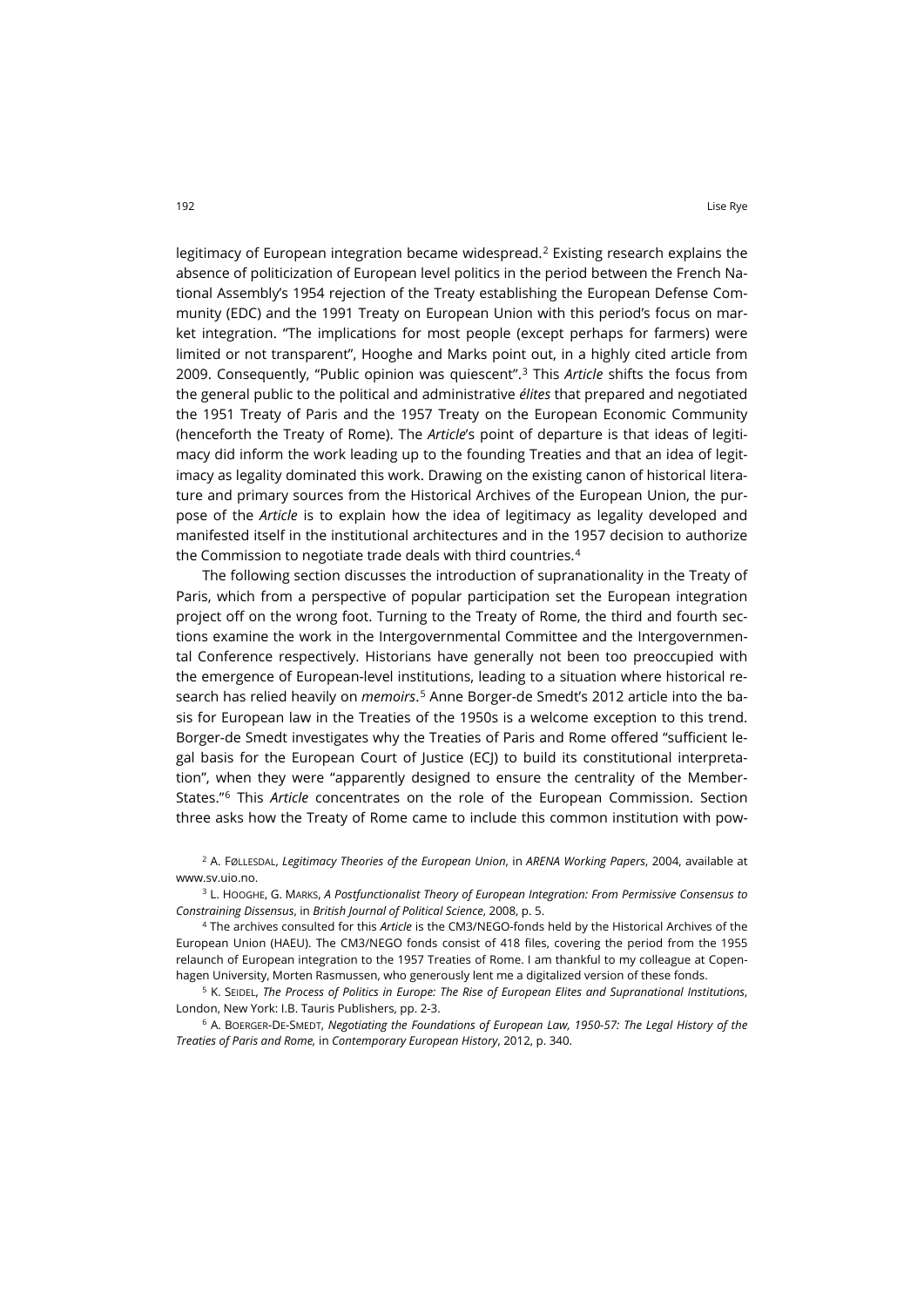ers of its own. The argument presented is that Paul-Henri Spaak's role in this matter was key. In making sure that all proposals could be traced back to the decisions of the participating governments, Spaak managed to keep the sovereignty conscious governments on board. Spaak also formulated the principles that informed the work in the Intergovernmental Committee, and that eventually led this Committee to propose four distinct institutions. Section four examines the negotiating parties' decision to grant the Commission the authority to negotiate trade deals with third countries, explaining how this was considered a necessary consequence of the move from sectoral to general integration. In both cases that the *Article* examines, the States' decision to create a common market justified the creation of supranational institutions, in general, and powers of the European Commission, in particular. In combination with the deliberate exclusion of mechanisms for legitimacy through democratic rule, this set the scene for the backlash that manifested itself against the EU legitimacy deficit from the 1990s onwards.

#### II. The Treaty of Paris and the introduction of supranationality

Historical research interprets the formulation of the 1951 Treaty of Paris as a tug-of-war between the advocates of a strong and independent High Authority and the champions of democratic control.[7](#page-2-0) In her fine empirical study of the basis for European law, Anne Borger-de Smedt demonstrates how this tug-of-war eventually ended in a pragmatic compromise.[8](#page-2-1) This compromise also constituted a first and important step in the establishment of an elitist culture where experts exerted significant power and where the mechanisms for popular participation and control were weak. In that sense, the Treaty represented a victory for the functionalist approach to European integration, and a setback for the competing, constitutional approach that other European federalists had advocated since the final years of World War II. With this Treaty, the signatories initiated a predominantly pragmatic and technocratic form of cooperation that paid little concern to citizens' participation. The Europe that took shape from the beginning of the 1950s was the Europe of Jean Monnet, not of Altiero Spinelli – Monnet's Italian contemporary, who conducted a life-long battle for a more democratic Europe.

The Treaty of Paris established an institutional architecture that reflected contemporary political, economic and social concerns and the personal experience of key actors. The centerpiece of this architecture was the High Authority – the mighty predeces-sor of today's European Commission and the brainchild of Jean Monnet.<sup>[9](#page-2-2)</sup> The historical literature traces Monnet's insistence on a powerful supranational institution to his positive experience with inter-allied executive committees during the World Wars, with eco-

<sup>7</sup> A.S. MILWARD, *The Reconstruction of Western Europe 1945-51*, London: Routledge, 1984, p. 409.

<sup>8</sup> A. BOERGER-DE-SMEDT, *Negotiating the Foundations of European Law, 1950-57*, cit., p. 347.

<span id="page-2-2"></span><span id="page-2-1"></span><span id="page-2-0"></span><sup>9</sup> D. SPIERENBURG, R. POIDEVIN, *The History of the High Authority of the European Coal and Steel Community. Supranationality in Operation*, London: Weidenfeld & Nicolson, 1994, p. 10.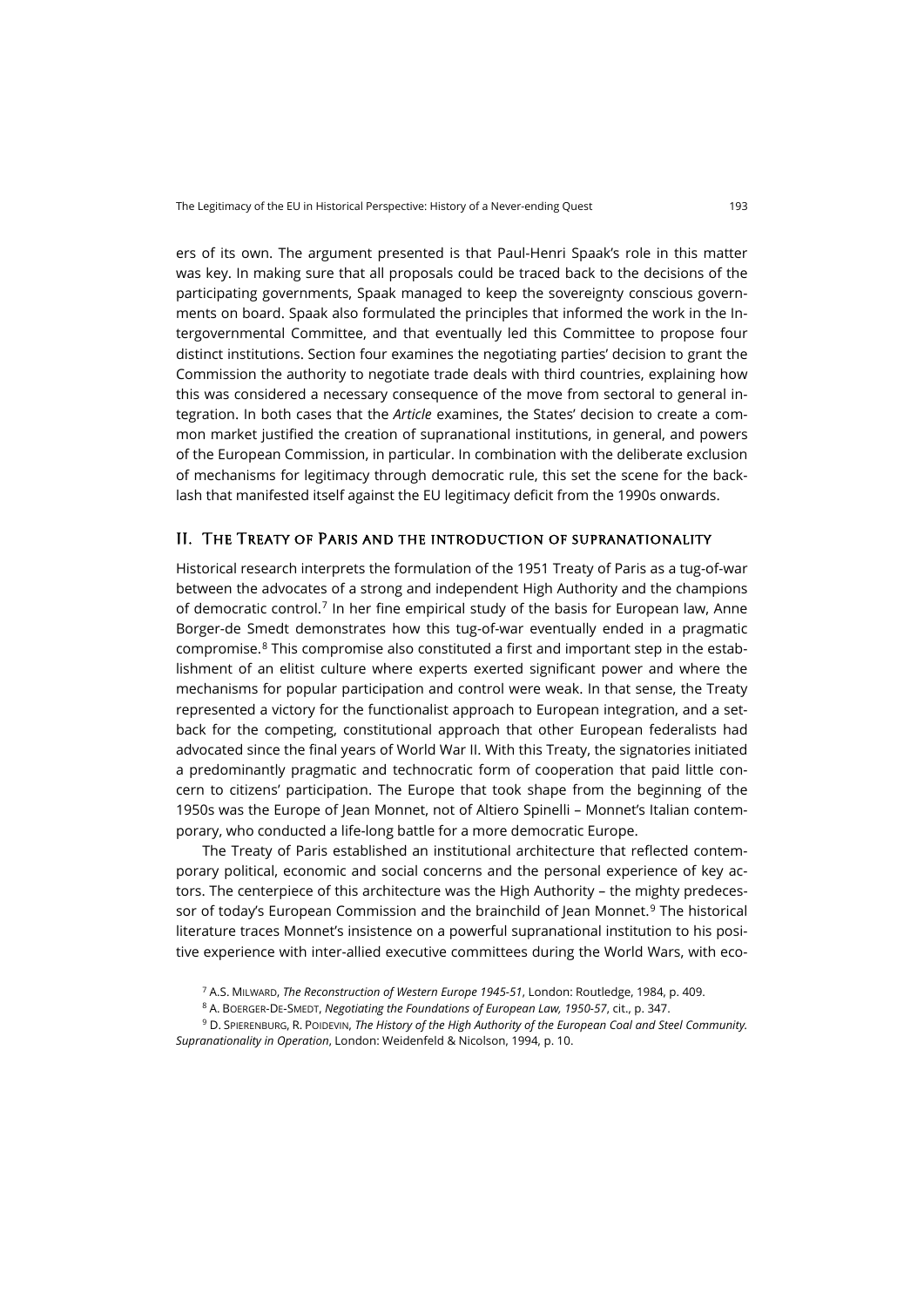nomic planning in France after World War II, as well as to the role of transatlantic policy networks[.10](#page-3-0) The existing scholarly research argues that the legacy of the Monnet Plan that led to the creation of the European Coal and Steel Community (ECSC) was to estab-lish the notion of a technocratic approach as well as a corporatist mode of operation.<sup>[11](#page-3-1)</sup> On a more general level, the faith in experts, the elite-orientation and the delegation of authority to supranational institutions that would eventually characterize the ECSC was also a reaction against the mobilization of masses associated with totalitarianism and the failure of the more intergovernmental League of Nations to prevent World War II.<sup>[12](#page-3-2)</sup>

The Schuman Plan envisaged a vague institutional structure, making no mention of either a council of ministers or an assembly. Its focus was on the new and supranational body – the High Authority –, while stressing that "appropriate measures" would be provided "for means of appeal against the decisions of the Authority".[13](#page-3-3) At the opening of the Paris negotiations, it soon became clear that while the other delegations accepted the supranational institution in principle, they insisted on the need for political and judicial measures to limit and control its powers.[14](#page-3-4) Dirk Spierenburg, the head of the Dutch delegation, later recalled how Monnet, in his capacity as chair, tried to solve the institutional problems early, in restricted sessions with the heads of delegation.[15](#page-3-5) In these settings, Monnet argued the case of the High Authority, but he also introduced the creation of an assembly representing the national parliaments: "Independent of governments, its members would take decisions by majority voting and be accountable to an assembly representing the parliaments of the member countries. It would have

<span id="page-3-0"></span> $10$  For a general introduction to the connection between Monnet's international experience and his viewpoints on European institutions, see J. GILLINGHAM, *European Integration 1950-2003. Superstate or New Market Economy*, Cambridge: Cambridge University Press, 2003, pp. 20-21. For a thorough account of Monnet's international experience during and between the world wars, see F. DÛCHENE, *Jean Monnet. The First Statesman of Interdependence*, New York: W.W. Norton & Company, 1994. On the role of the national delegations in the Paris negotiations, see J. GILLINGHAM, *Coal, Steel, and the Rebirth of Europe, 1945-1955*, Cambridge: Cambridge University Press, ch. 5. For an in-depth historical study of the role of transatlantic policy networks in the formulation of the Treaty of Paris, see B. LEUCHT, *Transatlantic Policy Networks and the Formation of Core Europe*, Portsmouth: University of Portsmouth, 2008.

<span id="page-3-1"></span><sup>11</sup> K. FEATHERSTONE, *Jean Monnet and the "Democratic Deficit" in the European Union*, in *Journal of Common Market Studies*, 1994, p. 150.

<span id="page-3-2"></span><sup>12</sup> On the Coal and Steel Community as a measure to prevent new conflict, see M. EILSTRUP-SANGIOVANNI, D. VERDIER, *European Integration as a Solution to War*, in *European Journal of International Relations*, 2005, p. 99 *et seq*.

 $13$  The Schuman Declaration, 9 May 1950. The full text of the declaration is available a[t europa.eu.](https://europa.eu/european-union/about-eu/symbols/europe-day/schuman-declaration_en)

<span id="page-3-4"></span><span id="page-3-3"></span><sup>14</sup> A. BOERGER-DE-SMEDT, *Negotiating the Foundations of European Law*, cit., p. 342; A.S. MILWARD, *The Reconstruction of Western Europe 1945-51*, cit., p. 409.

<span id="page-3-5"></span><sup>15</sup> D. SPIERENBURG, R. POIDEVIN, *The History of the High Authority of the European Coal and Steel Community*, cit., p. 14. The other heads of delegations were Walter Hallstein (West Germany), Maximilien Suetens (Belgium), Paolo Emilio Taviani (Italy) and Albert Wehrer (Luxembourg).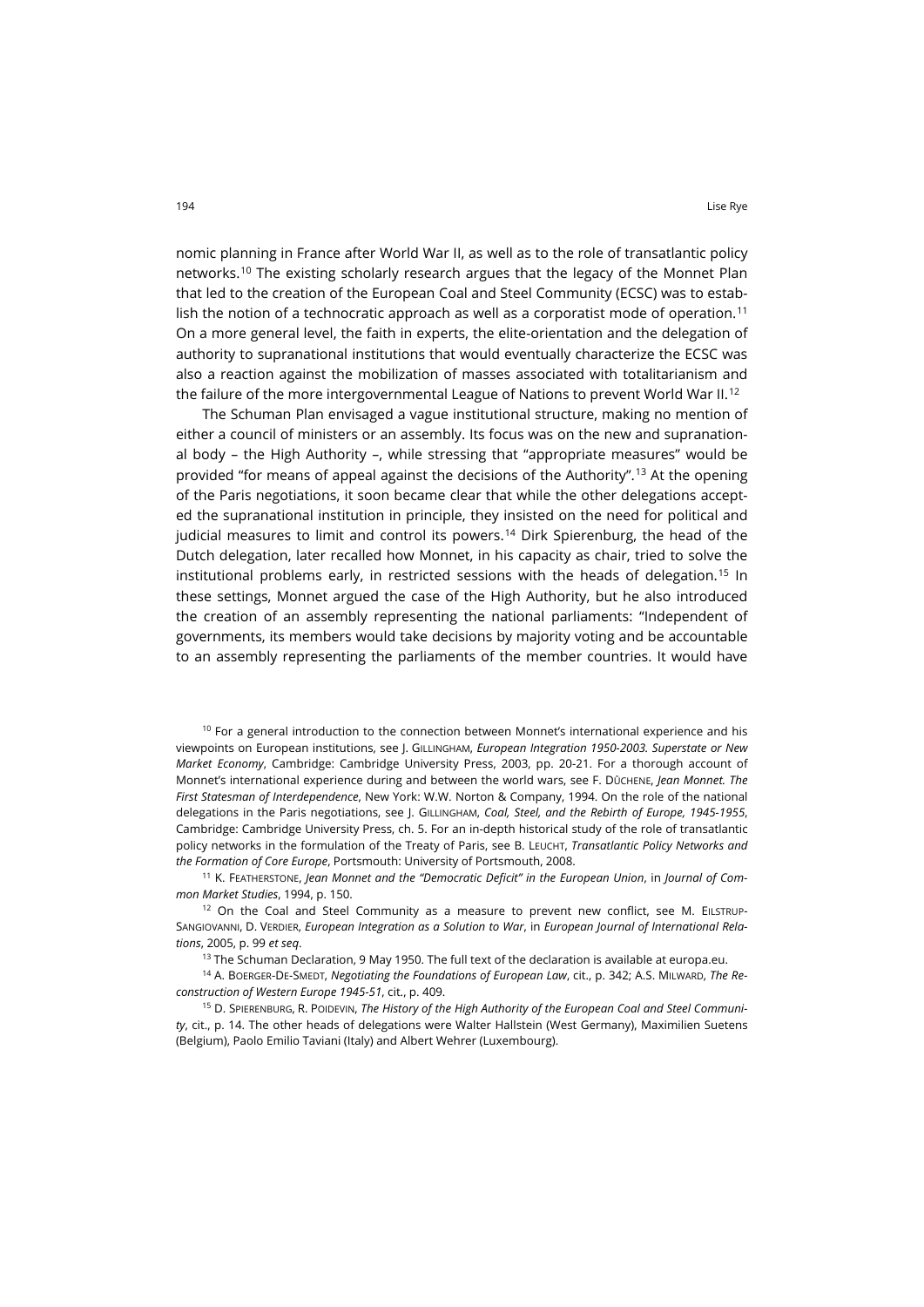contacts with all interest groups through a series of advisory committees, and it would have its own resources, rather than depending on government subsidies".<sup>[16](#page-4-0)</sup>

The literature on the ECSC negotiations seems to agree that France was responsible for adding the assembly, in the words of Alan S. Milward as a means to "blunt the technocratic edge of the Authority".[17](#page-4-1) Anne Boerger-de-Smedt traces this decision back to the French socialist politician, André Philip, "who had sternly condemned the lack of democratic supervision in the new organization".[18](#page-4-2) Confronted with concerns from the other delegations, most notably the Benelux countries, Monnet also agreed to demands for a council of ministers and a judicial body that could settle disputes. The Benelux countries wanted not only a certain level of governmental supervision, but also a clear definition of the powers of the High Authority.[19](#page-4-3) Along with West Germany, these countries also insisted on the introduction of a permanent court, if for somewhat different reasons. The Benelux countries argued the case for an international court that would not only review the legality of the High Authority's decisions but also assess, in its rulings, the socio-economic consequences within which this authority had acted. Bonn favored a court that also could act as a constitutional court. The result was, Boerger-de-Smedt concludes, a court that defies easy categorization: "More than an international Court, but not quite a constitutional Court either, it was mainly an administrative Court, empowered to ensure that the HA would act within the powers granted by the Treaty"[.20](#page-4-4)

Overall, the architects of the first European community paid little concern to popular participation. The ECSC was designed to protect the peoples of Europe from their tendency to wage war. Five years after World War II, the prevailing opinion was that peace would be best served by a greater emphasis on technocracy. The political legitimacy of the new community was indirect – borrowed from the democratic Member States that chose to participate in it. This approach was not without its critics. Altiero Spinelli – a champion of the competing constitutional approach to European integration – was one of them. "Monnet has the great merit of having built Europe", he reportedly said, "and the great responsibility to have built it badly".<sup>[21](#page-4-5)</sup>

<span id="page-4-2"></span><span id="page-4-1"></span><span id="page-4-0"></span><sup>16</sup> D. SPIERENBURG, R. POIDEVIN, *The History of the High Authority of the European Coal and Steel Community*, cit., pp. 14-15.

<sup>17</sup> A.S. MILWARD, *The Reconstruction of Western Europe 1945-51*, cit., p. 409.

<sup>18</sup> A. BOERGER-DE-SMEDT, *Negotiating the Foundations of European Law*, cit., p. 341.

<sup>19</sup> A.S. MILWARD, *The Reconstruction of Western Europe 1945-51*, cit., p. 409.

<sup>20</sup> A. BOERGER-DE-SMEDT, *Negotiating the Foundations of European Law*, cit., p. 346.

<span id="page-4-5"></span><span id="page-4-4"></span><span id="page-4-3"></span><sup>21</sup> M. BURGESS, *Federalism and European Union*, London: Routledge, 1989, pp. 55-56, cited in K. FEATHERSTONE, *Jean Monnet and the "Democratic Deficit"*, cit., p. 150.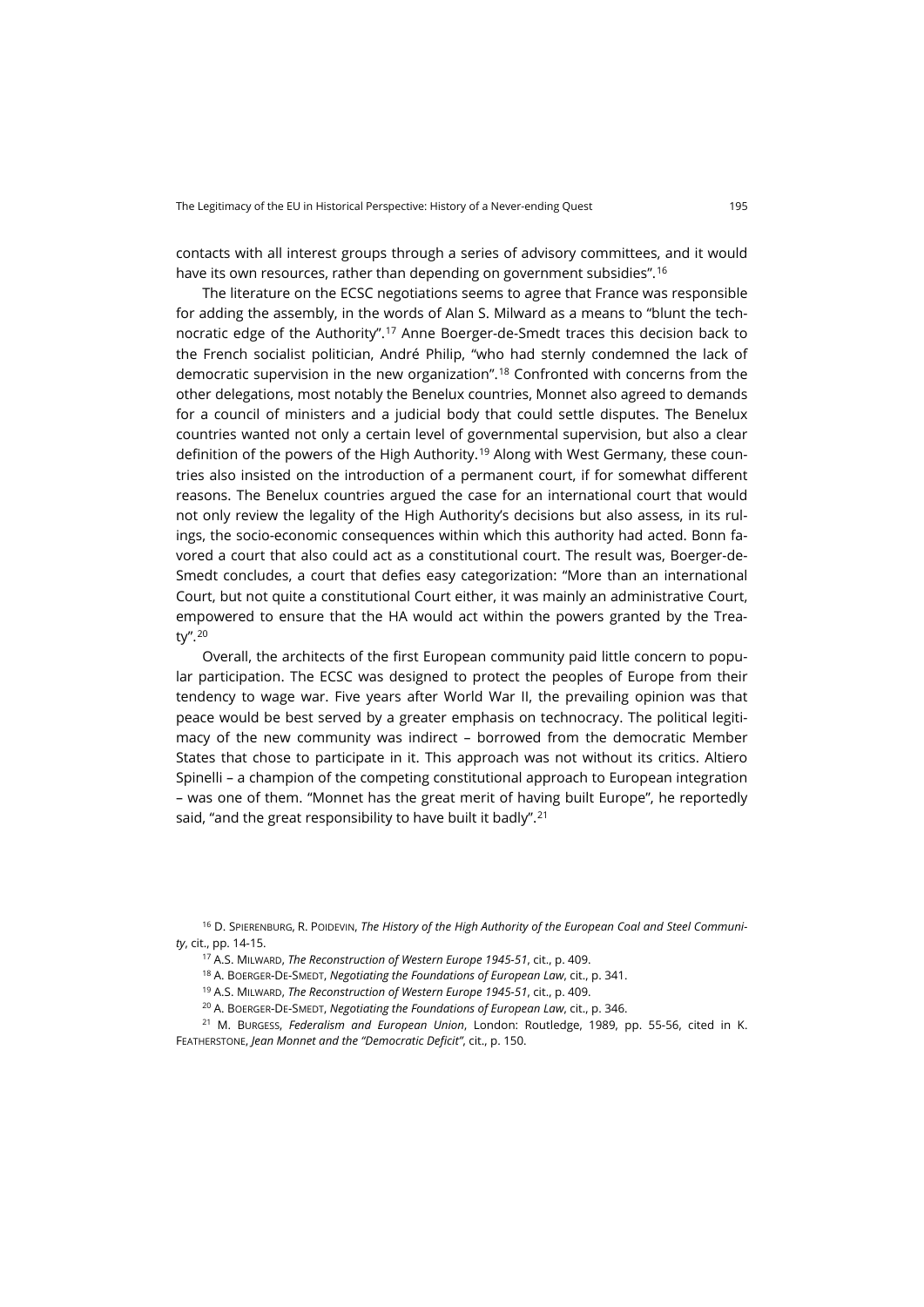#### III. The idea of legitimacy as legality in the Treaty of Rome

The 1955 decision to move from sectoral integration in two industries to a general common market triggered a revision of the institutional architecture that had been established with the Treaty of Paris. The decision to make the establishment of a common market their objective in economic policy was one of the outcomes of the Messina Conference in June that year, where the foreign ministers of the six ECSC Member States came together to discuss how to develop their cooperation. The decision to pursue European integration in the economic sphere, broke the impasse that had occurred the year before, when the French National Assembly rejected the plan for defense integration among the six, and thereby closed the door to the accompanying plan for foreign political cooperation. The shift to further economic integration was a way out of deadlock and a reflection of the fact that the small and highly trade-dependent Benelux countries had assumed the role as the drivers of European integration.<sup>[22](#page-5-0)</sup> To the architects of this Treaty, the end justified the means. It was the States' decision to establish a common market that legitimized the creation of supranational institutions.

By 1955, the idea of a European common market had already floated around for three years. Motivated by his own country's dependence on exports, and inspired by the experience of the Benelux Union, based on a customs union agreement dating back to 1944, Johan Willem Beyen, Dutch Minister of Foreign Affairs, had made two previous attempts to convince the members of the ECSC of the virtues of a general common market. From his own experience as an international banker and businessperson, Beyen also recognized that protectionism was an issue that was difficult to address at a national level and one that, consequently, required an international approach. French resistance had blocked Beyen's previous advances. This time, he allied with his Belgian colleague, Paul-Henri Spaak, who linked Beyen's vision to France's interest in atomic energy cooperation. Together with Joseph Beck, Luxembourg's Minister of Foreign Affairs, they formulated their proposal in a May 1955 memorandum that was presented to the French, German and Italian governments later that same month. At the Messina Conference in June that same year, the ECSC member states adopted a declaration identifying a common market as one of the ways in which to ensure progress in the uniting of Europe.

The decision to create a common market justified the creation of supranational institutions. The Benelux countries argued from the outset that the creation of a common market presupposed the establishment of a common institution, equipped with the au-

<span id="page-5-0"></span><sup>22</sup> A.S. MILWARD, *The European Rescue of the Nation-State*, London: Routledge, 1992. On the key role of the Netherlands in the process leading up to the Treaties of Rome, see A.G. HARRYVAN, *In Pursuit of Influence. The Netherlands' European Policy during the Formative Years of the European Union*, Brussels: P.I.E. Peter Lang, 2009.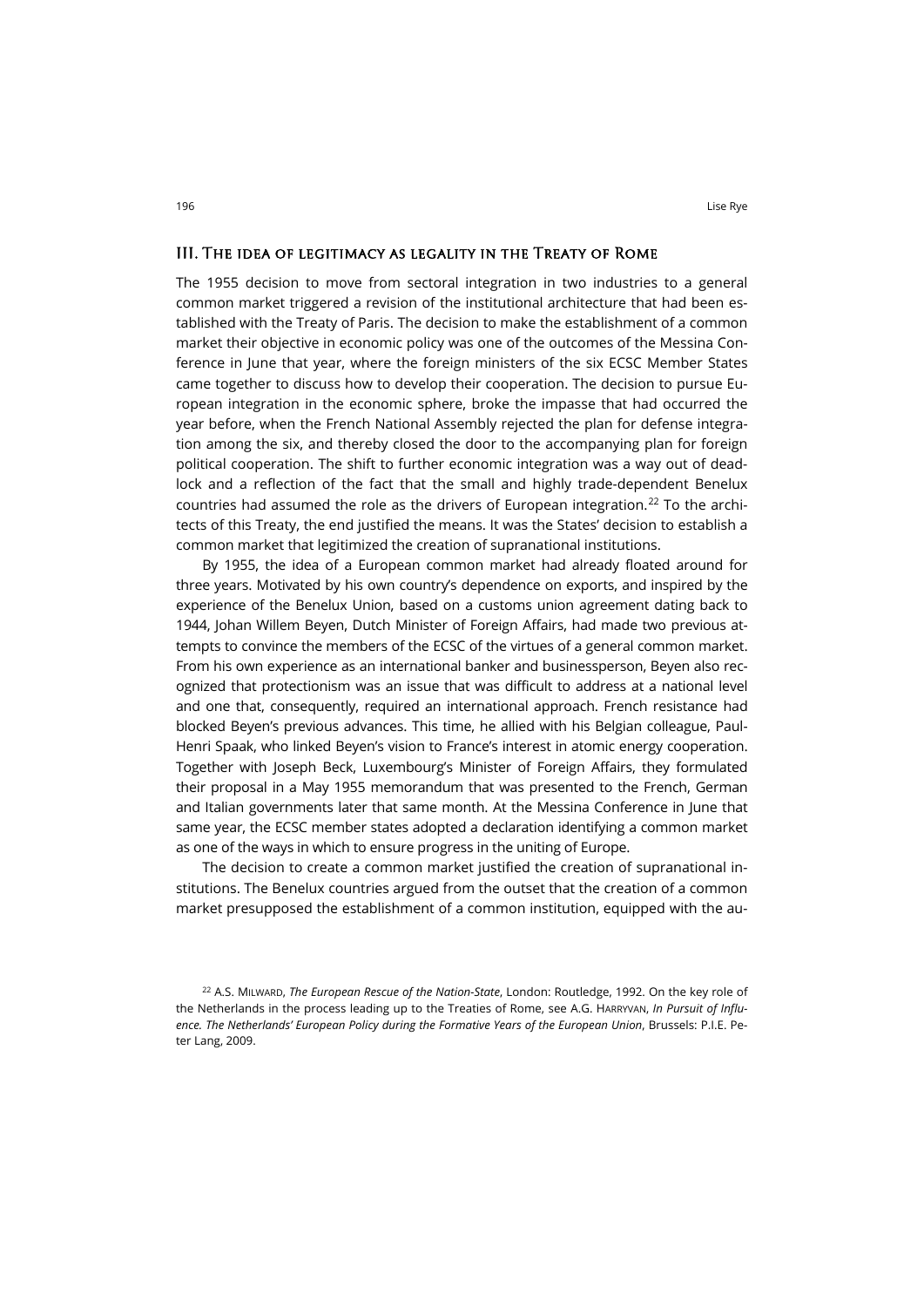thority that the realization of this market would take.<sup>[23](#page-6-0)</sup> Eventually, the Messina Declaration did not go that far. This declaration simply identified the study of "institutional agencies appropriate for the realization and operating of the common market" as one of the prerequisites for the said market.<sup>[24](#page-6-1)</sup> The declaration gave no guidance on the authority to be invested in such agencies. It made no mention of the need for oversight through some kind of democratic apparatus. It merely established that intergovernmental conferences would be convened to draft the relevant Treaties, and that these conferences would be prepared by an Intergovernmental committee assisted by experts and under the leadership of "a political personality".[25](#page-6-2)

That political personality was Paul-Henri Spaak, a member of the Belgian Socialist party and a holder of numerous ministerial positions. The Intergovernmental Committee included, in addition to Spaak, the heads of the six national delegations – four politicians, an ambassador and a university professor.<sup>[26](#page-6-3)</sup> Finally, a representative of the British government also attended the Committee's meetings. The Intergovernmental Committee convened for the first time on 9 July 1955. A Steering Committee comprising the heads of the national delegations and chaired by Spaak was immediately appointed to initiate, direct, coordinate and regularly monitor the work of the specialized committees. These included a committee on the common market, investments and social problems; a committee on conventional energy sources; a committee on nuclear energy; a committee on transport and public works plus several sub-committees. In accordance with the Messina Declaration, the Intergovernmental Committee would submit its report by 1 October 1955. The general assumption was that this deadline would be too tight. "The date of 1 October will probably come and go", *Le Figaro* wrote the day after the constituent meeting.[27](#page-6-4)

Spaak played a central role in the process leading to the Treaty of Rome. This is not a controversial claim. According to Pierre-Henri Laurent, the work in the Intergovernmental Committee "remained under the near absolute control of the appointed president of the comité".[28](#page-6-5) Laurent commends Spaak for his handling of the institutional question, where the Benelux countries' call for a joint institution with a proper authority

<span id="page-6-0"></span><sup>23</sup> Mémorandum des Pays Benelux aux six Pays de la CECA, undated, Historical Archives of the European Union (HAEU), CM3/NEGO 3.

<span id="page-6-1"></span><sup>24</sup> Résolution adoptée par les Ministres des Affaires étrangères des Etats membres de la CECA, réunis à Messine les 1<sup>er</sup> et 2 juin 1955, HAEU CM3/NEGO 6.

<sup>25</sup> *Ibid*.

<span id="page-6-3"></span><span id="page-6-2"></span><sup>26</sup> The national delegations were led by Ambassador Ophüls (Germany), Baron Snoy (Belgium), Félix Gaillard (France), Ludovico Benvenuti (Italy), Lambert Schaus (Luxembourg) and Professor Verryn Stuart (the Netherlands). P.-H. SPAAK, *The Continuing Battle. Memoirs of a European 1936-1966*, London: Weidenfeld and Nicolson, 1971, p. 238.

<span id="page-6-4"></span><sup>27</sup> J.L., *La conférence de la relance européenne s'ouvre aujourd'hui à Bruxelles*, in *Le Figaro*, 10 July 1955, translation available a[t cvce.eu.](https://www.cvce.eu/en/obj/conference_on_european_revival_opens_today_in_brussels_from_le_figaro_10_july_1955-en-d4e9b517-be4a-4d96-aed5-4e86a3e9f26c.html)

<span id="page-6-5"></span><sup>28</sup> P.H. LAURENT, *Paul-Henri Spaak and the Diplomatic Origins of the Common Market, 1955-56*, in *Political Science Quarterly*, 1970, p. 384.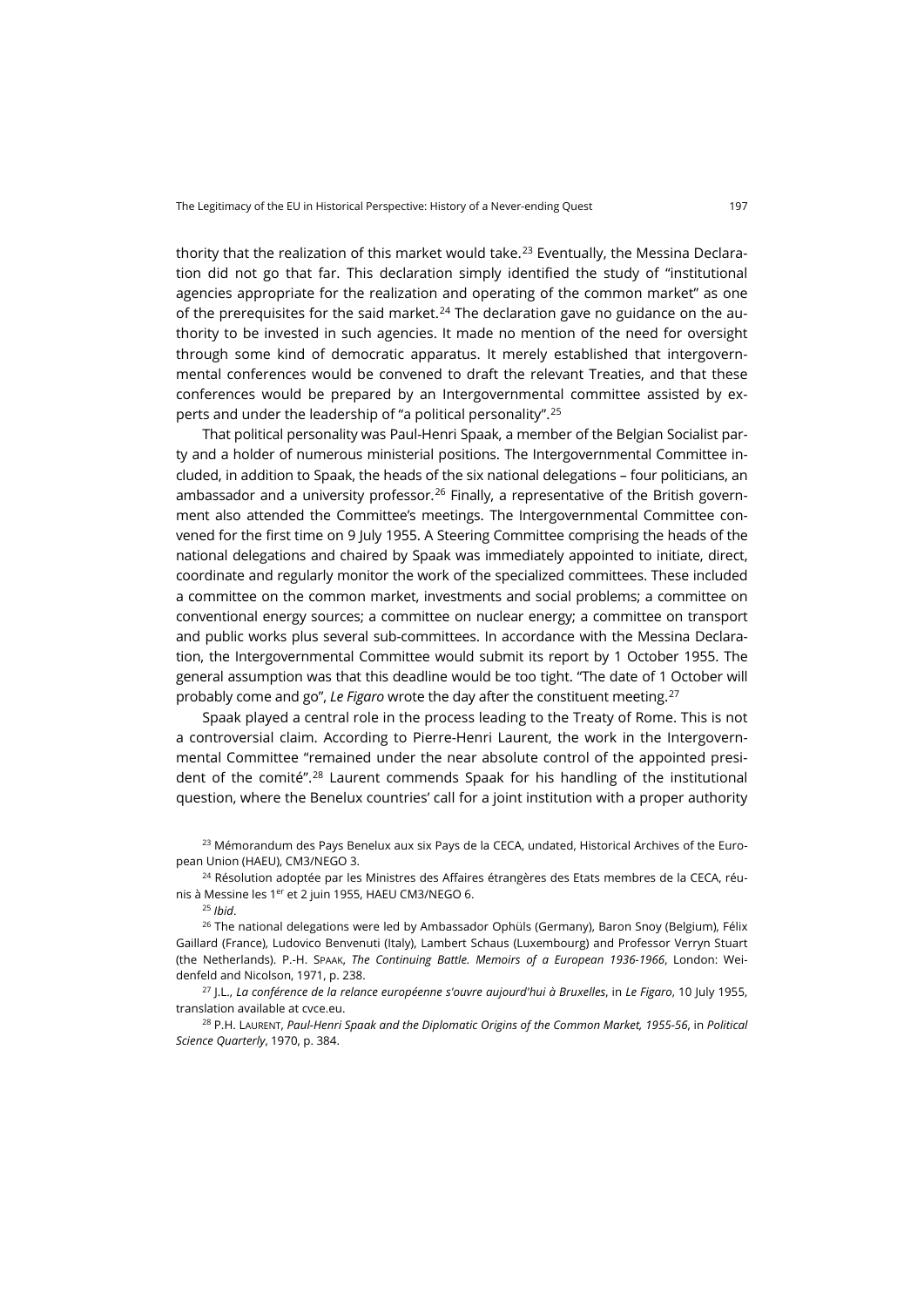collided with the positions of France and Germany, who insisted "on the elimination of the principle of supranationality from the language of the future".<sup>[29](#page-7-0)</sup> This raises the question of how the Treaty of Rome nevertheless came to include provisions for a common institution with powers of its own. Laurent argues that Spaak, in keeping with the Benelux countries' position, "wanted an institution with power of its own and ability to act independently of the national governments". $30$  In what follows, I identify two moves made by Spaak that helped achieve this goal.

First, Spaak insisted on a strict division of labor between politicians and experts, making sure that all expert proposals had a basis in decisions made by the Member States. The point of departure for the Intergovernmental Committee's work, was the decision to create a common market, as stated in the Messina Declaration. The Steering Committee developed its directives to the specialized committees on basis of the provisions of this declaration. The specialized Committees' mandates were further restricted to a discussion of technical issues only. When presenting the Committee's work to the foreign ministers of the six in Noordwijk in September 1955, Spaak argued that this would leave the experts the freedom to approach the technical issues without any a priori or doctrinal ideas. Their sole concern would be to identify the most effective solutions. The proposals for institutional structures should in turn follow from the experts' technical recommendations. The experts in the specialized committees were explicitly instructed *not* to present proposals regarding the establishment of common institutions: "Ils ne doivent présenter de propositions en ce qui concerne l'établissement de certaines institutions que dans le cadre des solutions proposées et pour autant que ces solutions l'exigent. Ainsi, les propositions en matière institutionnelle devront-elles apparaître comme une conséquence des propositions techniques, les problèmes étant abordés sans aucun a priori et sans aucune idée doctrinale, mais uniquement avec le souci de l'efficacité à atteindre".[31](#page-7-2) To the ministers gathering in Noordwijk, Spaak emphasized that more general statements remained the domain of the national politicians, as they were the ones with a link to the general public. He also took care to point out that the political responsibility resided with the director and, eventually, with the ministers.<sup>32</sup>

Second, Spaak formulated four principles that supplemented the Messina Declaration and guided the work in the specialized committees. The first of these principles established that the handling of issues related to the common market could not be dependent on consensual or majoritarian decision-making. These issues included the monitoring of the application of Member States commitments and compliance with competition rules,

<sup>30</sup> *Ibid.*, p. 388.

<span id="page-7-3"></span><span id="page-7-2"></span><span id="page-7-1"></span><span id="page-7-0"></span><sup>31</sup> Projet de Procès-Verbal de la réunion des Ministres des Affaires Etrangères des Etat membres de la CECA, tenue à Nordwijk le 6 septembre 1955, HAEU CM3/NEGO 180, p. 9.

<sup>32</sup> *Ibid.*, p. 10.

<sup>29</sup> *Ibid.*, p. 378.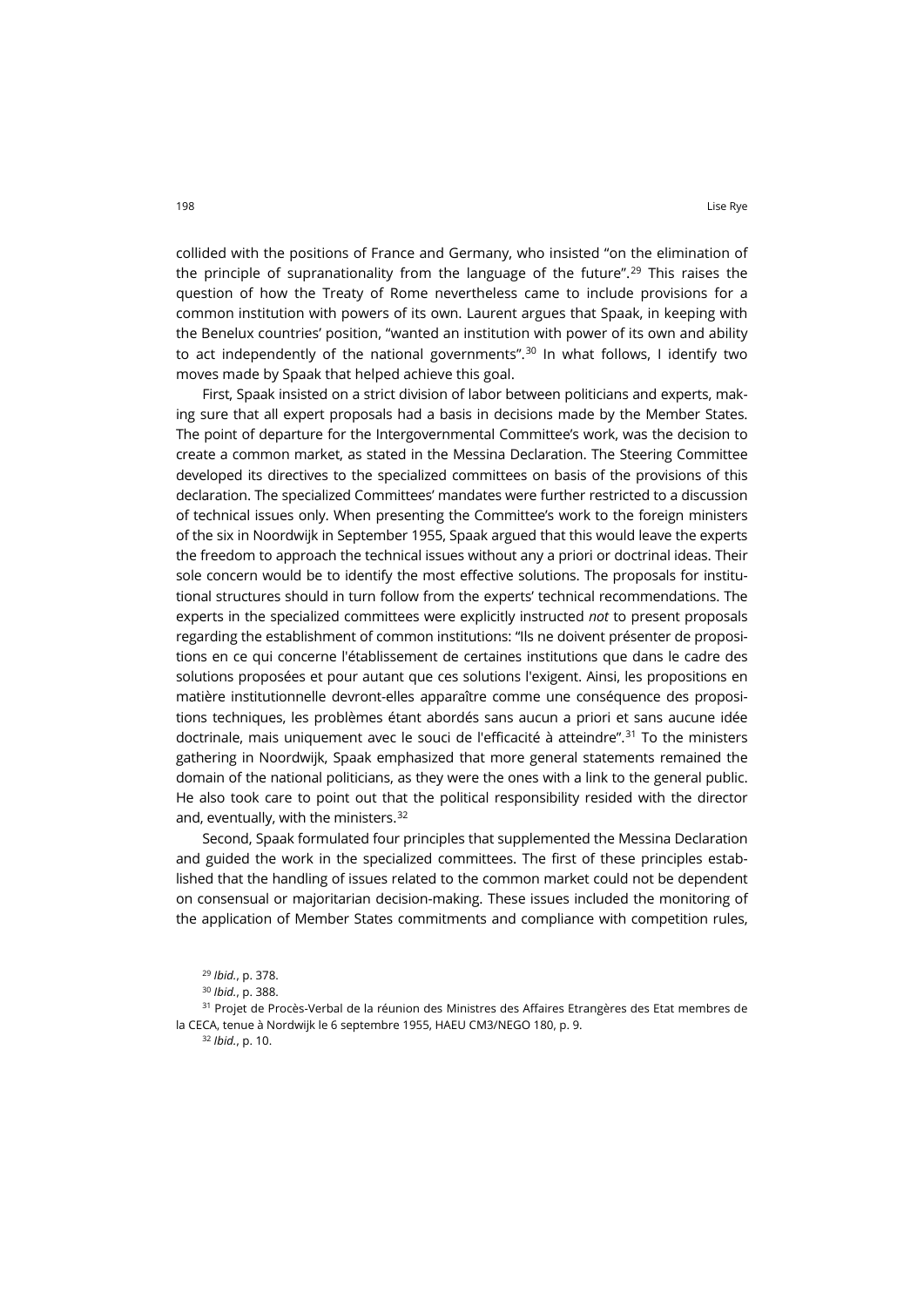and the administration of safeguard clauses. $33$  Spaak's notes to the heads of delegations give some insight into the reasoning behind this principle. A consensus-based system of decision-making implied the likelihood of vetoes and the risk that the law would disappear in interstate bargaining. Majoritarian decision-making could, in turn, pave the way for the emergence of interest coalitions. Consequently, Spaak wrote to the heads of delegation in October 1955 that "[…] la création d'un organe dote d'une autorité propre et d'une responsabilité commune apparaît indispensable".[34](#page-8-1)

The second principle established a distinction between general economic policy and the specific problems related to the functioning of the common market. The expectation was, Spaak explained to the heads of delegation, that the Member States would eventually harmonize their monetary, budgetary and social policies. Pending such harmonization, a distinction between general economic policy and the handling of problems related to the common market was necessary. The Member States would retain their competences in general economic policy. Given the impact that this policy would have on the common market, a certain level of coordination would nevertheless be required. Consequently, the Member States should confer upon the common institution the power to conduct studies and make proposals in economic policy.<sup>[35](#page-8-2)</sup>

The third principle stated the need for an appellate and dispute-settling institution. The need for a legal and binding mechanism caused little discussion, possibly because a common court with corresponding competences already existed in the ECSC. In the matter of this institution, Spaak merely pointed out that there was a need for a body where appeals against the decisions of the common institution could be addressed and that could settle disputes between the common institution and the Member States as well as disputes between Member States.

Finally, the fourth principle established that the responsibilities of the common institutions had to be clearly defined. If these principles were recognized, Spaak told the heads of delegations in November 1955, the parties would succeed in establishing an institution with decision-making powers in the areas of competition rules and safeguard clauses, and with the power to conduct studies and present proposals in economic policy in general.<sup>[36](#page-8-3)</sup>

A preoccupation with legitimacy accompanied the formulation of these principles. From Spaak's 1955 perspective, a common supranational institution was advantageous

<span id="page-8-1"></span><span id="page-8-0"></span><sup>33</sup> The concern with the administration of safeguard clauses reflected the position of the French government, which was the one of the Six that was less favorable to trade liberalization than its involvement in the creation of a common market could suggest. The French protectionist tradition was strong, and Paris was eager to maintain as many of its protective measures for as long as possible. L. RYE, *In Quest of Time, Protection and Approval: France and the Claims for Social Harmonization in the European Economic Community, 1955-56*, in *Journal of European Integration History*, 2002, p. 85 *et seq*.

<sup>34</sup> Note to the Heads of Delegation of 24 October 1955, HAEU CM3/NEGO 41.

<span id="page-8-2"></span><sup>35</sup> *Ibid*.

<span id="page-8-3"></span><sup>36</sup> *Ibid*.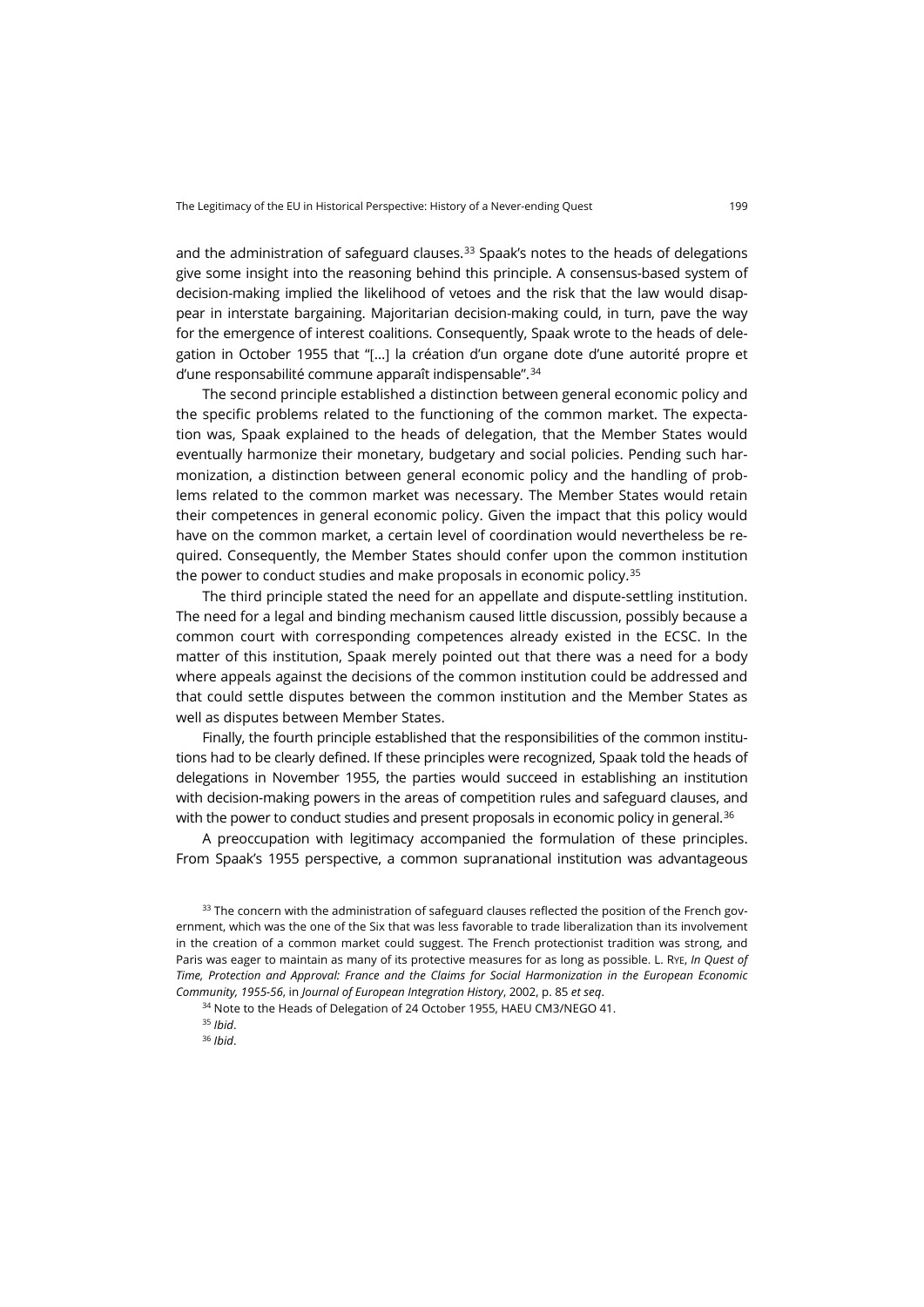not only because it would enable the members of the common market to avoid the pitfalls associated with consensus or majoritarian rule. The independent authority that he prescribed would also be in position to take legitimate decisions on behalf of the members of the common market, as this market was an area where the members had a shared responsibility, and where they, consequently, did not represent the specific interests of the national governments: "L'avantage immédiat d'un organisme commun est qu'il peut légitimement statuer à la majorité parce que ses membres ont une responsabilité commune, au lieu d'être les représentants individuels de gouvernements nationaux".[37](#page-9-0)

The historical evidence leaves no doubt about the impact that Spaak's four principles had on the Intergovernmental Committee's work and, subsequently, on the institutional architecture of the Treaty of Rome. As the minutes of the meetings in the Steering Committee demonstrate, the heads of the national delegations frequently returned to these principles in their discussions, and they never discarded them.<sup>[38](#page-9-1)</sup> The principles thus appear in the Intergovernmental Committee's report of April 1956, commonly referred to as the Spaak Report. In this report, the four principles are rearranged, but easily recognizable. The principle that general economic policy is distinct from the specific problems related to the common market figures first. Then follows the principle that the running of a common market is incompatible with consensual or majoritarian decision-making, leading to the conclusion that the creation of this market demands the creation of an institution with a proper authority and a common responsibility. The third principle, as it appears in the Spaak Report, states that as the general economic policies of the Member States impact the common market decisively, a certain coordination between such policies and common market issues is necessary. When this is the case, the common institution may make proposals with a bearing on general economic policy, and the principle of unanimity may be departed from, "grâce à la garantie d'objectivité" that follows from the existence of a common institution. The fourth principle states the need for legal recourse and parlia-mentary control.<sup>[39](#page-9-2)</sup> As stated in the Spaak Report, the Intergovernmental Committee's proposal to create four distinct institutions was based on these principles: "De ces principes resort la nécessité d'établir quatre institutions distincts".[40](#page-9-3)

The collection of historical documents relating to the Rome Treaty negotiations include files on the history of each treaty article. The file pertaining to Art. 155, on the powers of the Commission, contain the minutes of a meeting between Spaak and the heads of the national delegations entitled "Problème des Institutions". The point of departure for this meeting was the four principles that then figured in the Spaak Report. At the opening

<sup>37</sup> *Ibid*.

<span id="page-9-1"></span><span id="page-9-0"></span><sup>&</sup>lt;sup>38</sup> Document de travail No. 6, du 8 novembre 1955, Institutions, Comité intergouvernemental crée par la conférence de Messine, HAEU CM3/NEGO 30.

<span id="page-9-3"></span><span id="page-9-2"></span><sup>&</sup>lt;sup>39</sup> Rapport des Chefs de Délégation aux Ministres des affaires étrangères du 21 Avril 1956, CM3/NEGO 91.

<sup>40</sup> *Ibid.*, p. 18.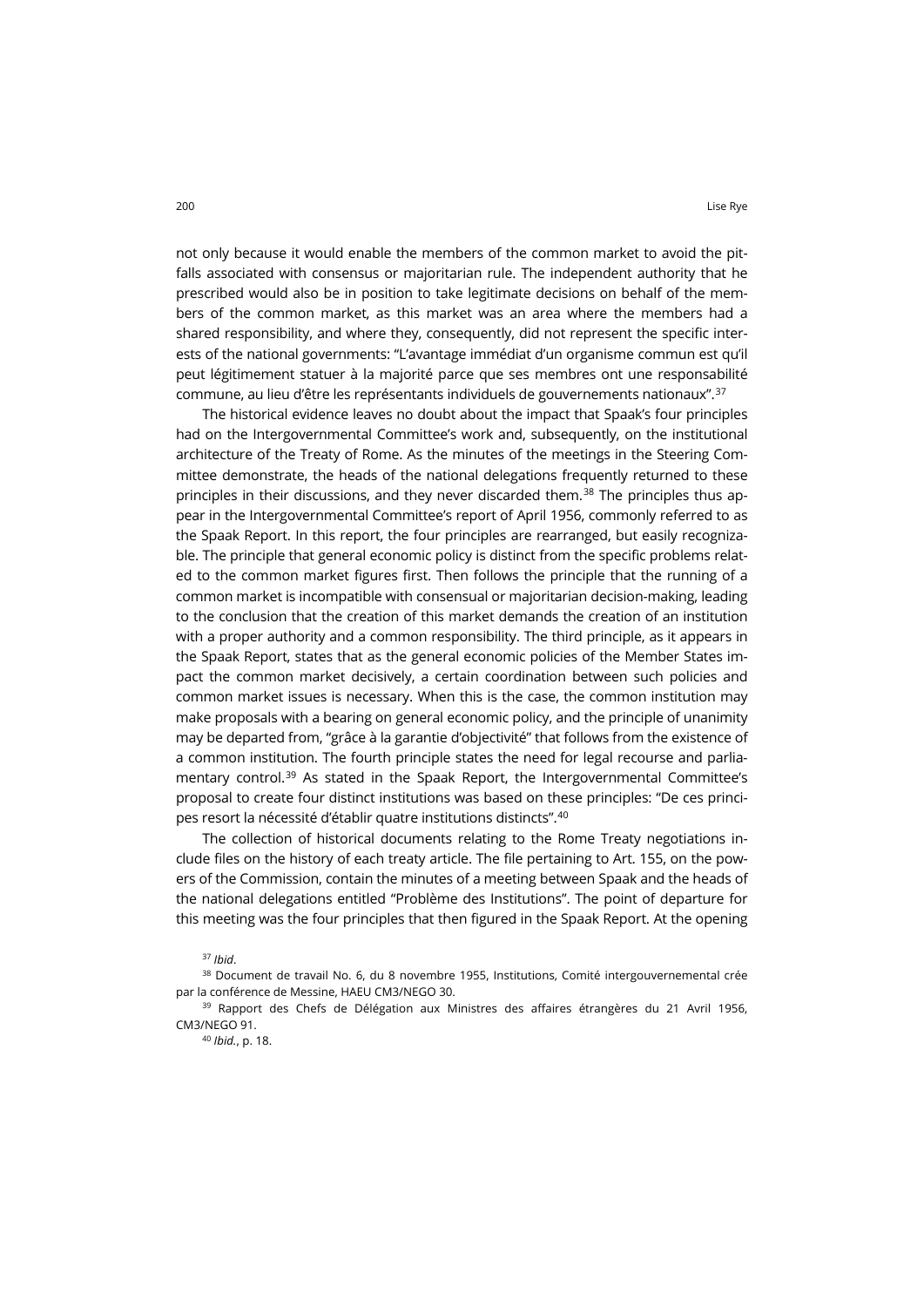of the meeting, Spaak encouraged those that disagreed with these principles, or who had comments relating to these principles, to make these known. In the following interventions, neither France nor Germany objected to the four principles. Both Paris and Bonn insisted, however, that the Council of Ministers should have a more influential role in the common market than what was the case in the Coal and Steel Community.[41](#page-10-0)

#### IV. Mechanisms for legitimacy through democratic rule in the Treaty of Rome

One of the advances in the 1957 Treaty of Rome was the chapter on a common commercial policy. In contrast to the ECSC, which had no external powers, this chapter, inter alia, delegated authority to negotiate trade agreements from the Member States to the European Commission. This Treaty's Art. 113, section three, stated that: "Where agreements with third countries need to be negotiated, the Commission shall make recommendations to the Council, which shall authorize the Commission to open the necessary negotiations. The Commission shall conduct these negotiations in consultation with a special committee appointed by the Council to assist the Commission in this task and within the framework of such directives as the Council may issue to it".[42](#page-10-1) Previous research explains the delegation of authority to the European Commission in the area of trade negotiations with two main factors. First, in insulating the policy-making process from domestic pressure, the assumption was that this would enable the promotion of a more liberal international trade order. Second, the expectation was that a single voice in trade policy would facilitate the conclusion of trade agreements with third countries and increase the Community's external influence.<sup>[43](#page-10-2)</sup> The Treaty of Rome was, as Meunier and Nikolaïdis state, "a revolutionary document" in the field of trade.[44](#page-10-3) A refusal to introduce direct elections to the Assembly (European Parliament) accompanied the decision to authorize the Commission in trade. The idea of legitimacy as legality thus gained ground, while mechanisms for legitimacy through democratic rule were rejected, amplifying the elitist and technocratic nature of European integration.

To the Treaty's architects, the Commission's authority in trade negotiations was a necessary consequence of the decision to move from sectoral to general integration. The Intergovernmental Committee already by the autumn 1955 took the position that the negotiation of trade agreements had to become a matter for the Community. The Committee's starting-point was that the establishment of a common commercial policy followed logically from the decision to create a common market. The cooperation that

<sup>41</sup> Réunion des Chefs de Délégation, Problème des Institutions, undated, CM3/NEGO 257.

<sup>42</sup> Art. 113, section 3, of the Treaty of Rome.

<span id="page-10-3"></span><span id="page-10-2"></span><span id="page-10-1"></span><span id="page-10-0"></span><sup>43</sup> S. MEUNIER, K. NIKOLAÏDIS, *Who Speaks for Europe? The Delegation of Trade Authority in the EU,* in *Journal of Common Market Studies*, 1999, p. 480.

<sup>44</sup> *Ibid.*, p. 479.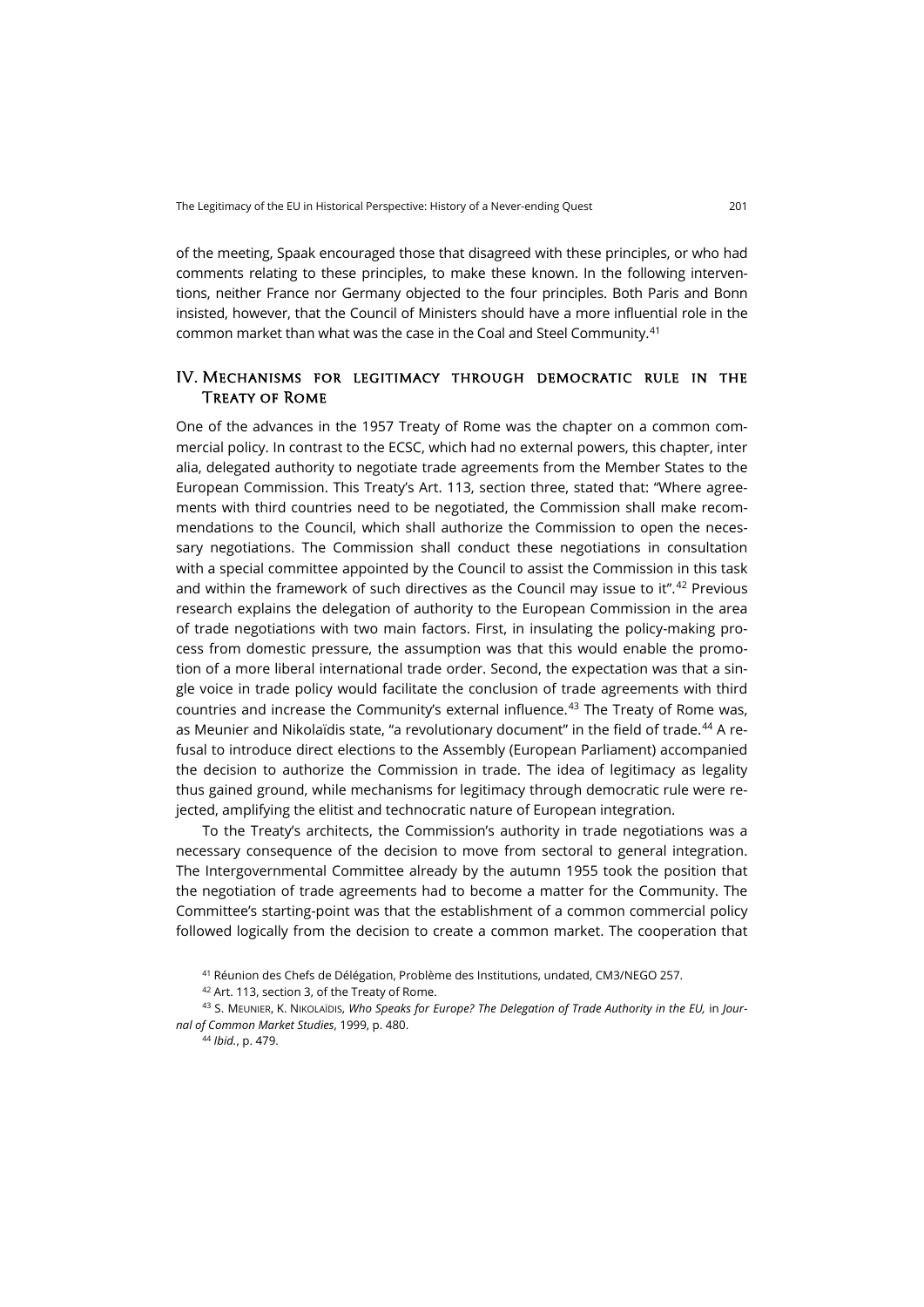had been established with the ECSC was deep, but at the same time limited, confined to two industries. The reduced scope of this cooperation had allowed for a certain autonomy on the part of the Member States, as trade in coal and steel were but two elements in a more comprehensive balance of payments. With the transition to a general common market, trade policy would become a matter of common concern. A November 1955 working document stated that just as the parties had acknowledged that the Community would have a common external policy, it would also be for the Community to negotiate common trade agreements.<sup>[45](#page-11-0)</sup>

The Intergovernmental Committee's next move in the process that eventually led to the adoption of Art. 113 was to propose a division of labor between intergovernmental and supranational institutions. From February 1956, the Committee worked on the assumption that there would be four institutions: a council of ministers, a commission (as an executive), a court of justice and an assembly. Spaak convened the heads of delegation in the middle of this month with the view to discussing procedures, competences and the workings of the different institutions. $46$  The point of departure was the tasks that the establishment and operating of the common market required. The list of requirements was long. It included overseeing compliance with the obligations undertaken by the Member States; supervision of the companies' compliance with competition rules; the settling of conditions for the maintenance or elimination of subsidies or other measures with equivalent effect; the administration of exceptions and safeguard clauses; the removal of discrimination; the mending of trade distortions and the preparation – to the degree that this would be possible – of legal harmonization and the management of restructuring- and development funds.

The division of labor between the institutions that the Intergovernmental Committee put forward, empowered of the Commission in all matters pertaining to the common market. The Committee identified the Council as the governments' instrument for general political coordination and the organ for joint governmental decisions. The Council should, as a rule, make decisions based on unanimity. The committee substantiated this position with the argument that a majority of governments constituted no objective entity, only a coalition of interests. Unanimity would be of the essence in matters pertaining to harmonization of legislation; financial balance; employment and stabilization policy. However, and as touched upon in the previous section, decisions in these matters would also have a direct bearing on the workings of the common market. Consequently, the committee argued, to facilitate the functioning of the common market, it would be legitimate to entrust the Commission with the power to submit proposals on these matters to the Council. Occasionally, operating the common market would also demand a clarification of questions that were rooted in general economic

<span id="page-11-0"></span><sup>45</sup> Working document no. 7 of 30 November 1955, HAEU CM3/NEGO 31.

<span id="page-11-1"></span><sup>46</sup> Appendix to document no. 6 of 13 February 1956 on *Institutions*, HAEU CM3/NEGO 32.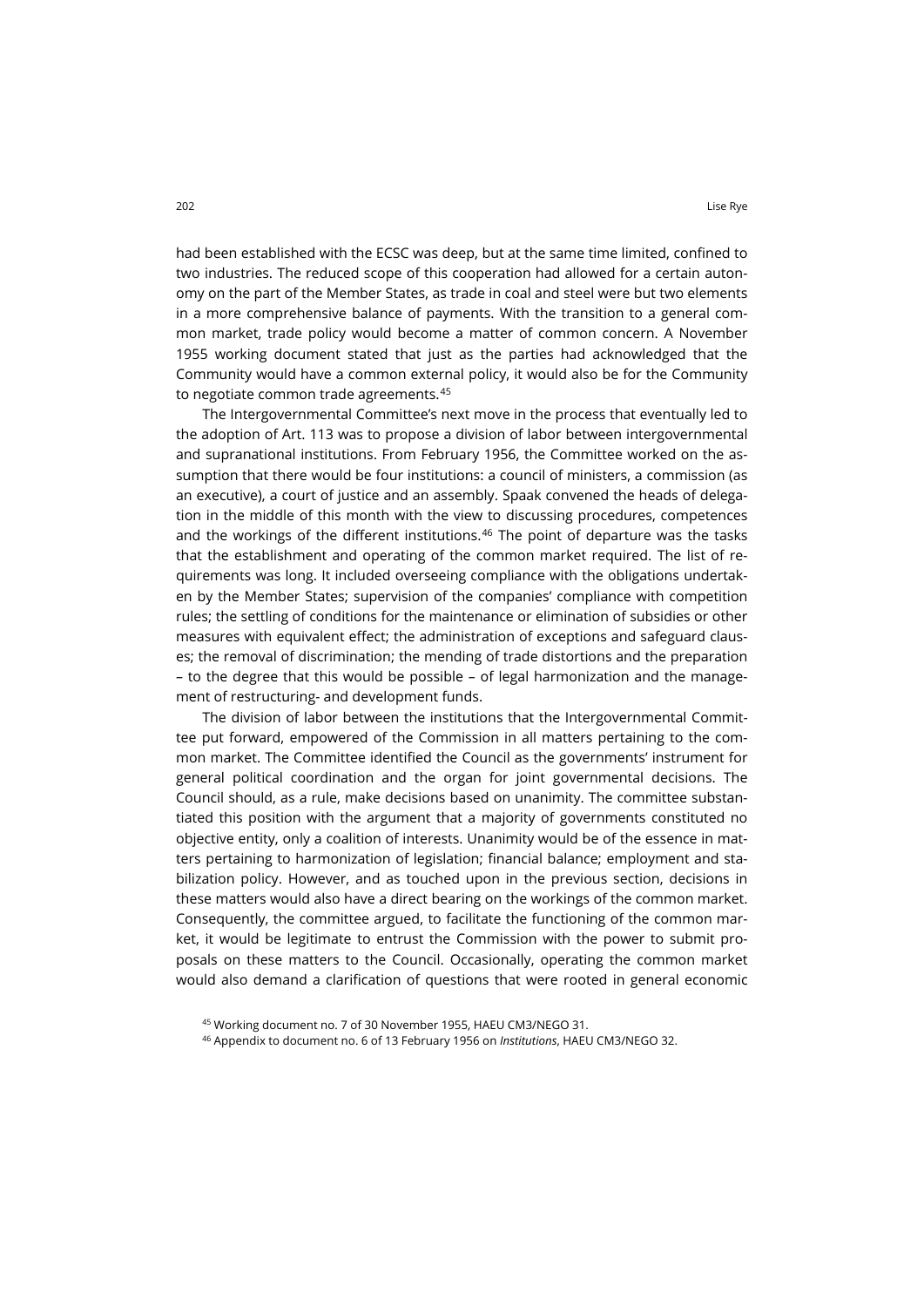policy but that were too essential to risk their blocking by veto. On such occasions, the parties could deviate from the principle of unanimity.[47](#page-12-0)

The Committee described the Commission as the organ entrusted with administration of the treaty. Importantly, the Committee also identified this institution as the one that would oversee the functioning and development of the common market. In some matters, the Commission would have decision-making authority. These were all matters that could affect the functioning of the common market including competition rules, subsidies and other dispositions with discriminatory effect, such as the use of safeguard clauses.<sup>[48](#page-12-1)</sup>

The Intergovernmental Committee submitted its report in April 1956. Spaak later compared this document to the Messina Declaration, pointing out the progress that had been achieved. "The ideas which had only been outlined vaguely at Messina were this time listed, defined and explained", Spaak wrote in his memoirs.<sup>[49](#page-12-2)</sup> The report thus put the governments in a position, Spaak pointed out, where they could accurately assess the implications of a policy which they until then had endorsed in principle only. The foreign ministers of the Six adopted the report at their meeting in Venice in May 1956, after less than two hours of discussion.<sup>[50](#page-12-3)</sup> The Intergovernmental Conference opened in Brussels the following month with the view to draft two Treaties based on the Spaak Committee's report, for the Common Market and Euratom respectively. Two groups were appointed to examine technical questions. Hans von der Groeben, a German diplomat, chaired the group for the common market. A drafting group was also set up, under the direction of Italian ambassador Roberto Ducci. Its task was to frame the conclusions of the Spaak Report in the form of articles that could serve as a basis of the first version of the Treaties. A committee of heads of delegations chaired by Spaak directed the process.

Within the framework of the Intergovernmental conference, the discussion on the authority of the various institutions continued. The fundamental problem was to establish procedures for the decision-making that the implementation of the treaty demanded. From the perspective of the conference, all other problems were subordinate to this. Mechanisms for consultation, representation and management would in any case be introduced in keeping with practice in all complex international organizations. The problem had two dimensions, namely the need to know who should take decisions, and the need to know who should control them. On the one hand, the treaty imposed specific obligations on its members. In such matters, it would be for the Member States to ensure implementation. On the other hand, the treaty included objectives that could not be realized by state obligations only. Consequently, the Conference established that it would be necessary to charge the community, and more precisely some of the com-

<span id="page-12-3"></span><span id="page-12-2"></span><span id="page-12-1"></span><span id="page-12-0"></span><sup>47</sup> *Ibid*. <sup>48</sup> *Ibid*. <sup>49</sup> P.-H. SPAAK, *The Continuing Battle*, cit., p. 240. <sup>50</sup> *Ibid*.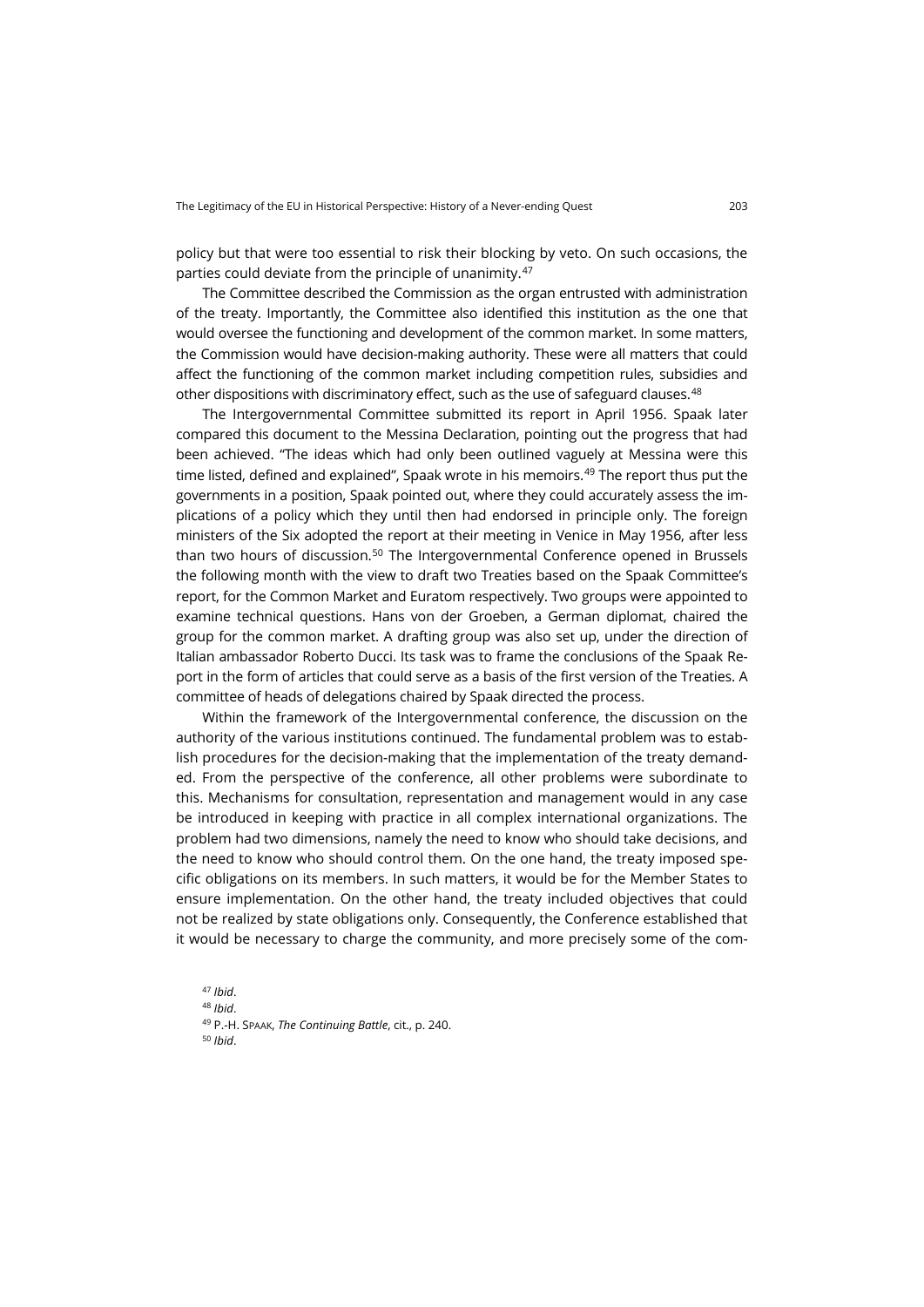munity institutions, with the task to take some decisions.<sup>[51](#page-13-0)</sup> The conference also highlighted a new argument in favor of this position, namely that in a program that would cover many years, it was impossible to include all necessary decisions in one treaty. The countries would have to create common institutions, and to confer on these institutions the authority to take necessary decisions.<sup>[52](#page-13-1)</sup>

As had been the case in the Intergovernmental Committee, a key concern was the need to strike the balance between sovereignty and efficiency – between national interests on the one hand, and the demands that followed from the realization of the com-mon market on the other.<sup>[53](#page-13-2)</sup> Pierre Pescatore was the legal adviser to the Luxembourg Foreign Ministry and a member of the drafting group directed by Roberto Ducci. He later recalled how the negotiations took place in an atmosphere of urgency and prudence. On the one hand, there was an urgent need to "regroup in the face of a Soviet threat that was still very real". On the other hand, there was the awareness of limits, following the EDC failure and the situation in France: "People had had enough, given the position of the State in France and the failure of the EDC, which had been attempted in a supranational spirit: the word was taboo".[54](#page-13-3)

The question that remained was to establish which institutions should take which decisions. When approaching this question, the conference introduced the concept of "matters of essential interest for the member states", distinguishing between matters of such interest and matters where the realization of treaty objectives was paramount.<sup>[55](#page-13-4)</sup> The first category included significant treaty amendments, decisions that exceeded existing treaty obligations and matters of economic policy where the Member States remained accountable to the national parliaments. In such matters, the concern with the most efficient realization of treaty objectives would have to yield to the need to obtain consensus. The second category included issues where concern with the realization of treaty objectives was stronger, and where national interests were less at stake. In such matters, the Council of Ministers could take majority decisions, with the consent of the Commission. A State could thus be overruled, but only if the Commission gave a "European guarantee".[56](#page-13-5) Finally, the secretariat envisaged a third category, where the efficient realization of the common market was crucial, or where the interests of every Member State demanded an avoidance of vetoes or interest coalitions. In such matters,

<span id="page-13-1"></span><span id="page-13-0"></span><sup>51</sup> Note du 11 October 1956, sur le système essential à prévoir dans le Traité sur le Marché commun européen, HAEU CM3/NEGO 185.

<sup>52</sup> Draft note from the President of 12 October 1956, HAEU CM3/NEGO 185.

<sup>53</sup> Note du Secrétariat du 11 octobre 1956, HAEU CM3/NEGO 185.

<span id="page-13-5"></span><span id="page-13-4"></span><span id="page-13-3"></span><span id="page-13-2"></span><sup>54</sup> P. PESCATORE, in Centre virtuel de la connaissance sur l'Europe, *Interview with Pierre Pescatore: The international context at the time of the Val Duchesse negotiations*, 10 September 2003[, cvce.eu.](https://www.cvce.eu/en/obj/interview_with_pierre_pescatore_the_international_context_at_the_time_of_the_val_duchesse_negotiations_luxembourg_10_september_2003-en-e00c69e1-8440-4926-b8bd-ae7d7496a819.html) 

<sup>55</sup> Note du Secrétariat du 11 October 1956, cit.

<sup>56</sup> *Ibid*.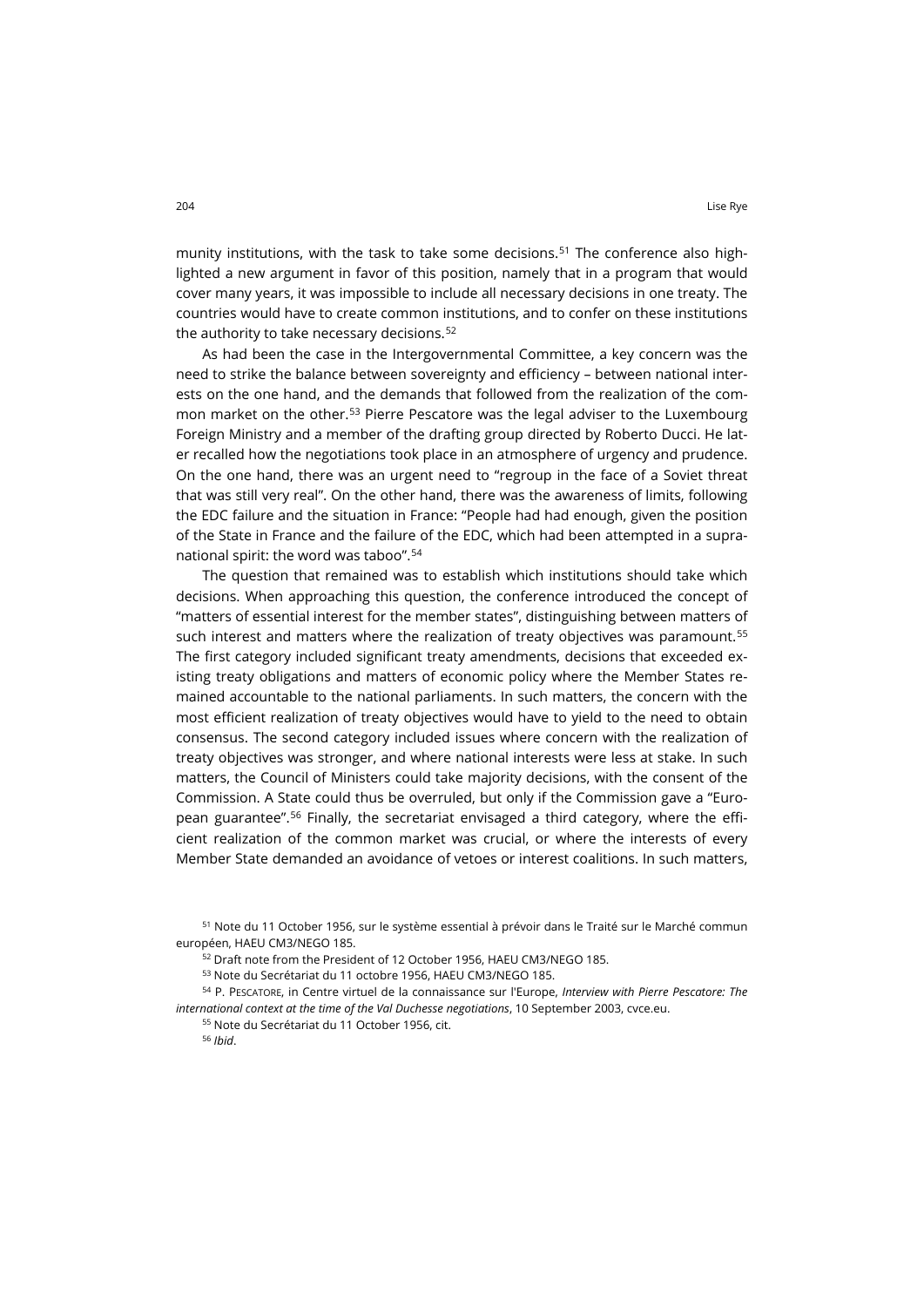the decision-making authority could reside in the Commission, on condition of this body's prior consulting with the Council.<sup>[57](#page-14-0)</sup>

From the end of November 1956, drafts of what would eventually become Arts 110- 116 shuttled back and forth between the working group on the common market and the committee of heads of delegations. In the early drafts, the Commission was en-trusted with the power to negotiate customs only.<sup>[58](#page-14-1)</sup> This was still the case in a draft for the chapter on a common commercial policy tabled by the conference secretariat on 3 January 1957. This draft stated that there would be a common commercial policy and that the conclusion of trade agreements should be based on common principles.

A few days later, the Common Market group formulated a new draft for the same chapter. This version included a draft Art. 62 (later to become Art. 113) that granted the Commission the authority to negotiate agreements pertaining to the common commercial policy: "En vue de l'élaboration de la politique commerciale commune, la Commission soumet des propositions au Conseil. Les négociations sont conduites par la Commission en consultation avec un Comité désigné par le Conseil pour l'assister dans cette tâche, et dans le cadre des directives que le Conseil peut lui adresser. Les résultats des négociations sont soumis à l'approbation du Conseil, qui statue à la majorité qualifiée". [59](#page-14-2)

The archives consulted for this *Article* show that the new draft was the result of a meeting in the committee for heads of delegation at the end of December. In this meeting, Von der Groeben, the chair of the Common Market group, asked that Art. 62 should go back to his group for new examination. When re-examining it, the group should take into consideration the situation that would emerge if the Member States, at the end of the transition period, had not succeeded in harmonizing their liberalization vis-à-vis third countries. The group should further act in consideration of the fact that negotiations occurring within the framework of the Common Commercial Policy should follow the same procedure as the one provided for in tariff negotiations, on the understanding that this procedure should apply not only in tariff negotiations but in all other negotiations that the member states would conduct after the end of the transition period. $60$ 

Shortly after the decision to authorize the Commission in trade negotiations, the ECSC countries rejected a proposal for direct elections to the Common Assembly. The proposal was tabled by Italy. When the foreign ministers of the ECSC countries met to settle outstanding issues in January/February 1957, Gaetano Martino reminded his colleagues of the fundamentally political nature of their endeavor. For the purpose of the political unification of Europe, the introduction of direct elections to the Common As-

<sup>57</sup> *Ibid*.

<sup>58</sup> Groupe du Marché Commun du 20 Novembre 1956, HAEU CM3/NEGO 244.

<span id="page-14-2"></span><span id="page-14-1"></span><span id="page-14-0"></span><sup>59</sup> Groupe du Marché Commun, Document de travail du 8 janvier 1957, concernant la politique commerciale commune, HAEU CM3/NEGO 244, p. 7.

<span id="page-14-3"></span><sup>60</sup> Comité des Chefs de Délégation, Projet de procès-verbal de la réunion du Comité des Chefs de Délégation tenue à Bruxelles les 19 et 20 décembre 1956, du 27 décembre 1956, HAEU CM3/NEGO 119.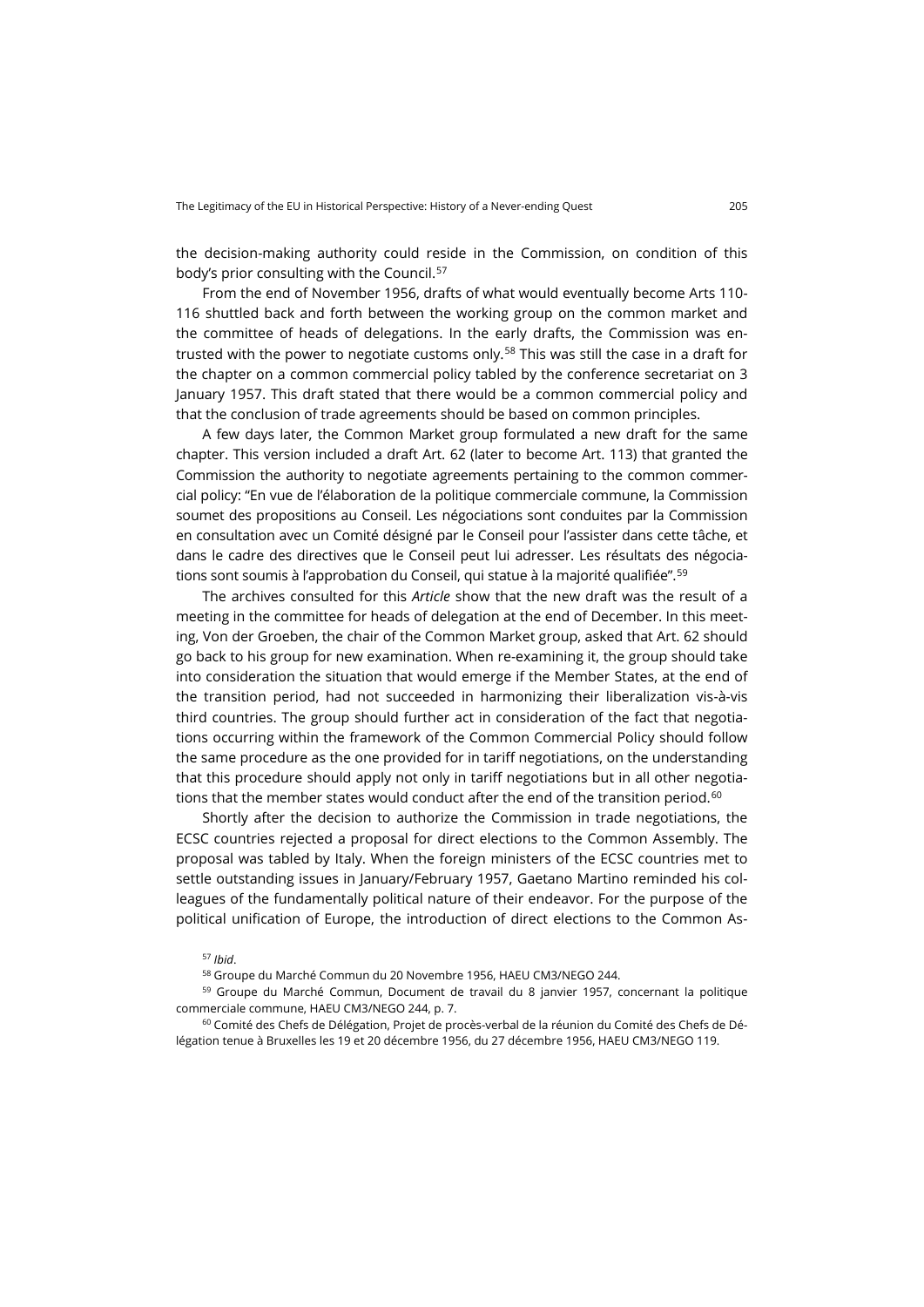sembly would, he argued, constitute a first step "dont l'effet psychologique sur l'opinion publique serait certain".[61](#page-15-0) The proposal did not succeed. As the minutes of this meeting makes clear, the other ministers expressed the opinion that this would be premature: "il leur paraît premature de prévoir dès a present l'élection des membres de l'Assemblée au suffrage universel direct".[62](#page-15-1)

That the national delegations disagreed on the provisions for a motion of censure against the Commission, suggest that they were guided by diverging ideas of legitimacy. Minutes from meetings of the national delegations show that "certaines délégations" argued that the Assembly, in order to ensure the stability of the Commission, only should be able to vote on a motion of censure once per year. The German, Italian and Dutch delegations argued in contrast to this that there should be no limits on the Assembly's right to conduct such vote. When explaining his government's position, Germany's foreign minister, Heinrich von Brentano, made it clear that it was "essen-tiellement inspirée par le souci de renforcer l'influence de l'Assemblée".<sup>[63](#page-15-2)</sup> This position eventually prevailed, finding its way into the treaty in its Art. 144.

#### V. Concluding reflections

This *Article* set out to explain the idea of legitimacy as legality that informed the founding Treaties of the 1950s, searching for answers in the existing canon of historical literature and in the holdings of the Historical Archives of the European Union. The creation of the ECSC High Authority reflected contemporary concerns and the personal experience of Jean Monnet. Due to the insistence of other delegations, the creation of the High Authority was accompanied by other institutions that would somewhat balance its authority. Eventually, the ECSC institutional structure nevertheless stand out as technocratic and elitist, with little room for popular participation. A few years later, Paul-Henri Spaak formulated the principles that informed the institutional structure of what would eventually become the European Economic Community. From Spaak's 1955 perspective, the European Commission was able to take legitimate decisions on behalf of the Member States in matters pertaining to the common market, because the Commission represented the Member States, and because it enabled their decision to create a common market.

Today, the 1950s may seem long gone and without obvious relevance for the union's present-day challenges. The EU nevertheless builds on the institutional structure that emerged in this decade, and while this structure has developed considerably since then, it still reflects ideas that prevailed at the time and circumstances long since changed. The early history of the EU is thus important to the understanding of trends

<span id="page-15-2"></span><span id="page-15-1"></span><span id="page-15-0"></span><sup>61</sup> Projet de procès-verbal de la Conférence des Ministres des Affaires Etrangères des Etats membres de la CECA, Bruxelles, 26-28 janvier et 4 février 1957, HAEU CM3/NEGO 96.

<sup>62</sup> *Ibid*.

<sup>63</sup> *Ibid*.